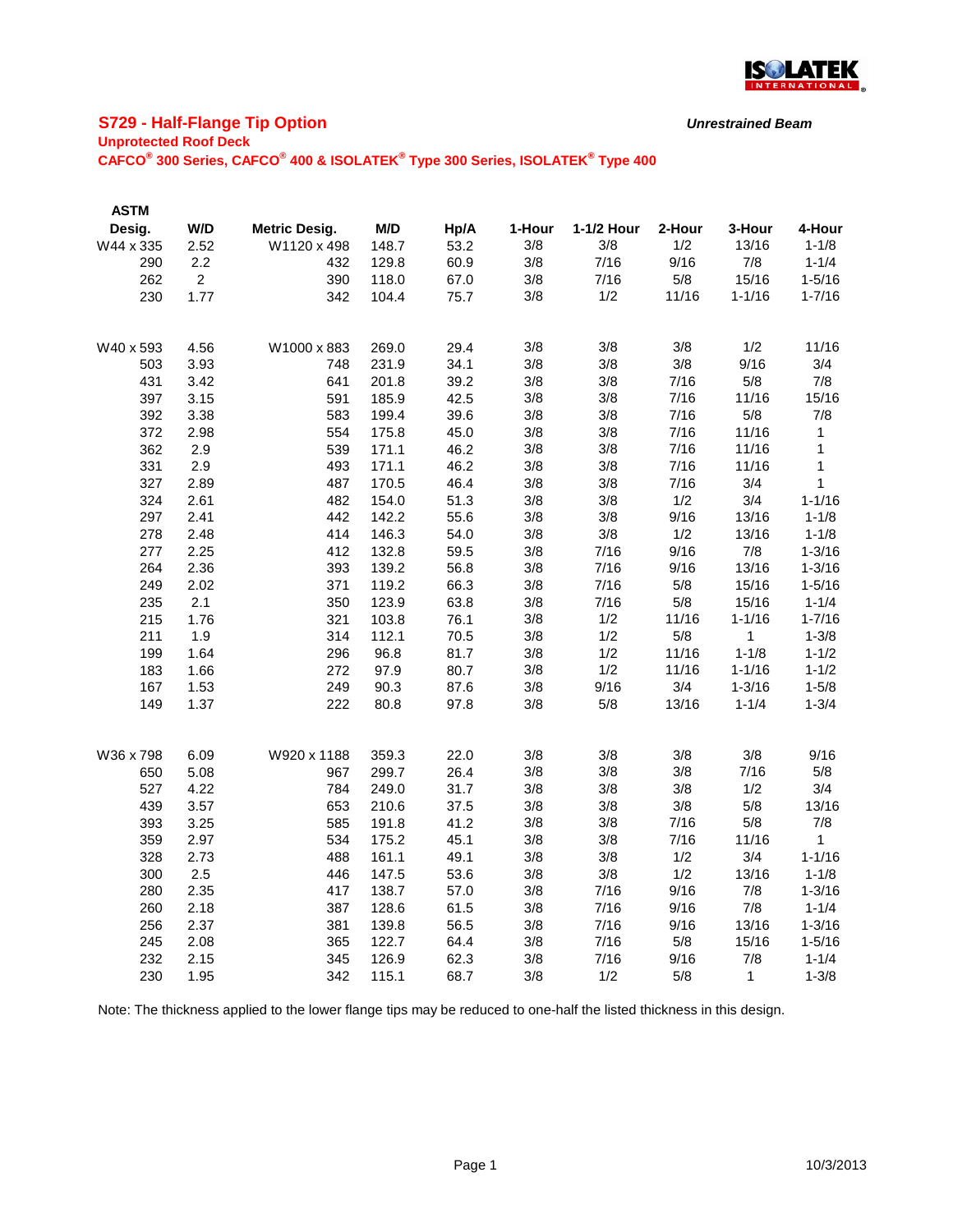

# **S729 - Half-Flange Tip Option**

### **Unprotected Roof Deck**

**CAFCO® 300 Series, CAFCO® 400 & ISOLATEK® Type 300 Series, ISOLATEK® Type 400**

| <b>ASTM</b> |      |                      |       |       |        |            |        |                         |                |
|-------------|------|----------------------|-------|-------|--------|------------|--------|-------------------------|----------------|
| Desig.      | W/D  | <b>Metric Desig.</b> | M/D   | Hp/A  | 1-Hour | 1-1/2 Hour | 2-Hour | 3-Hour                  | 4-Hour         |
| W36 x 210   | 1.96 | W920 x 313           | 115.6 | 68.4  | 3/8    | 7/16       | 5/8    | 15/16                   | $1 - 5/16$     |
| 194         | 1.81 | 289                  | 106.8 | 74.0  | 3/8    | 1/2        | 11/16  | 1                       | $1 - 7/16$     |
| 182         | 1.72 | 271                  | 101.5 | 77.9  | 3/8    | 1/2        | 11/16  | $1 - 1/16$              | $1 - 1/2$      |
| 170         | 1.6  | 253                  | 94.4  | 83.7  | 3/8    | 9/16       | 3/4    | $1 - 1/8$               | $1 - 9/16$     |
| 160         | 1.51 | 238                  | 89.1  | 88.7  | 3/8    | 9/16       | 3/4    | $1 - 3/16$              | $1 - 5/8$      |
| 150         | 1.43 | 223                  | 84.4  | 93.7  | 3/8    | 9/16       | 3/4    | $1 - 3/16$              | $1 - 11/16$    |
| 135         | 1.29 | 201                  | 76.1  | 103.9 | 3/8    | 5/8        | 13/16  | $1 - 5/16$              | $1 - 13/16$    |
| W33 x 387   | 3.31 | W840 x 576           | 195.3 | 40.5  | 3/8    | 3/8        | 7/16   | 5/8                     | 7/8            |
| 354         | 3.05 | 527                  | 180.0 | 43.9  | 3/8    | 3/8        | 7/16   | 11/16                   | 15/16          |
| 318         | 2.77 | 473                  | 163.4 | 48.4  | 3/8    | 3/8        | 1/2    | 3/4                     | $\mathbf{1}$   |
| 291         | 2.55 | 433                  | 150.5 | 52.5  | 3/8    | 3/8        | 1/2    | 13/16                   | $1 - 1/8$      |
| 263         | 2.33 | 392                  | 137.5 | 57.5  | 3/8    | 7/16       | 9/16   | 7/8                     | $1 - 3/16$     |
| 241         | 2.13 | 359                  | 125.7 | 62.9  | 3/8    | 7/16       | 9/16   | 15/16                   | $1 - 1/4$      |
| 221         | 1.97 | 329                  | 116.2 | 68.0  | 3/8    | 7/16       | 5/8    | 15/16                   | $1 - 5/16$     |
| 201         | 1.79 | 299                  | 105.6 | 74.9  | 3/8    | 1/2        | 11/16  | $1 - 1/16$              | $1 - 7/16$     |
| 169         | 1.7  | 251                  | 100.3 | 78.8  | 3/8    | 1/2        | 11/16  | $1 - 1/16$              | $1 - 1/2$      |
| 152         | 1.53 | 226                  | 90.3  | 87.6  | 3/8    | 9/16       | 3/4    | $1 - 3/16$              | $1 - 5/8$      |
| 141         | 1.43 | 210                  | 84.4  | 93.7  | 3/8    | 9/16       | 3/4    | $1 - 3/16$              | $1 - 11/16$    |
| 130         | 1.32 | 193                  | 77.9  | 101.5 | 3/8    | 5/8        | 13/16  | $1 - 1/4$               | $1 - 3/4$      |
| 118         | 1.21 | 176                  | 71.4  | 110.7 | 3/8    | 5/8        | 7/8    | $1 - 3/8$               | $1 - 7/8$      |
| W30 x 391   | 3.59 | W760 x 582           | 211.8 | 37.3  | 3/8    | 3/8        | 3/8    | 5/8                     | 13/16          |
| 357         | 3.31 | 531                  | 195.3 | 40.5  | 3/8    | 3/8        | 7/16   | 5/8                     | 7/8            |
| 326         | 3.05 | 484                  | 180.0 | 43.9  | 3/8    | 3/8        | 7/16   | 11/16                   | 15/16          |
| 292         | 2.73 | 434                  | 161.1 | 49.1  | 3/8    | 3/8        | 1/2    | 3/4                     | $1 - 1/16$     |
| 261         | 2.46 | 389                  | 145.1 | 54.5  | 3/8    | 3/8        | 1/2    | 13/16                   | $1 - 1/8$      |
| 235         | 2.24 | 350                  | 132.2 | 59.8  | 3/8    | 7/16       | 9/16   | 7/8                     | $1 - 3/16$     |
| 211         | 2.01 | 314                  | 118.6 | 66.7  | 3/8    | 7/16       | 5/8    | 15/16                   | $1 - 5/16$     |
| 191         | 1.85 | 284                  | 109.2 | 72.4  | 3/8    | 1/2        | 5/8    | 1                       | $1 - 3/8$      |
| 173         | 1.66 | 257                  | 97.9  | 80.7  | 3/8    | 1/2        | 11/16  | $1 - 1/16$              | $1 - 1/2$      |
| 148         | 1.64 | 220                  | 96.8  | 81.7  | 3/8    | 1/2        | 11/16  | $1 - 1/8$               | $1 - 1/2$      |
| 132         | 1.47 | 196                  | 86.7  | 91.1  | 3/8    | 9/16       | 3/4    | $1 - 3/16$              | $1 - 5/8$      |
| 124         | 1.39 | 185                  | 82.0  | 96.4  | 3/8    | 5/8        | 13/16  | $1 - 1/4$               | $1 - 3/4$      |
| 116         | 1.3  | 173                  | 76.7  | 103.1 | 3/8    | 5/8        | 13/16  | $1 - 5/16$              | $1 - 13/16$    |
| 108         | 1.21 | 161                  | 71.4  | 110.7 | 3/8    | 5/8        | 7/8    | $1 - 3/8$               | $1 - 7/8$      |
| 99          | 1.12 | 147                  | 66.1  | 119.6 | 3/8    | 11/16      | 15/16  | $1 - 7/16$              | $\overline{2}$ |
| 90          | 1.02 | 134                  | 60.2  | 131.4 | 7/16   | 3/4        | 1      | $1 - 1/2$               | $2 - 1/8$      |
|             |      |                      |       |       |        |            |        | $\overline{\mathbf{4}}$ | $5 - 5/8$      |
|             |      |                      |       |       |        |            |        | 4                       | $5 - 5/8$      |
| W27 x 539   | 5.08 | W690 x 802           | 299.7 | 26.4  | 3/8    | 3/8        | 3/8    | 7/16                    | 5/8            |
| 368         | 3.64 | 548                  | 214.8 | 36.8  | 3/8    | 3/8        | 3/8    | 5/8                     | 13/16          |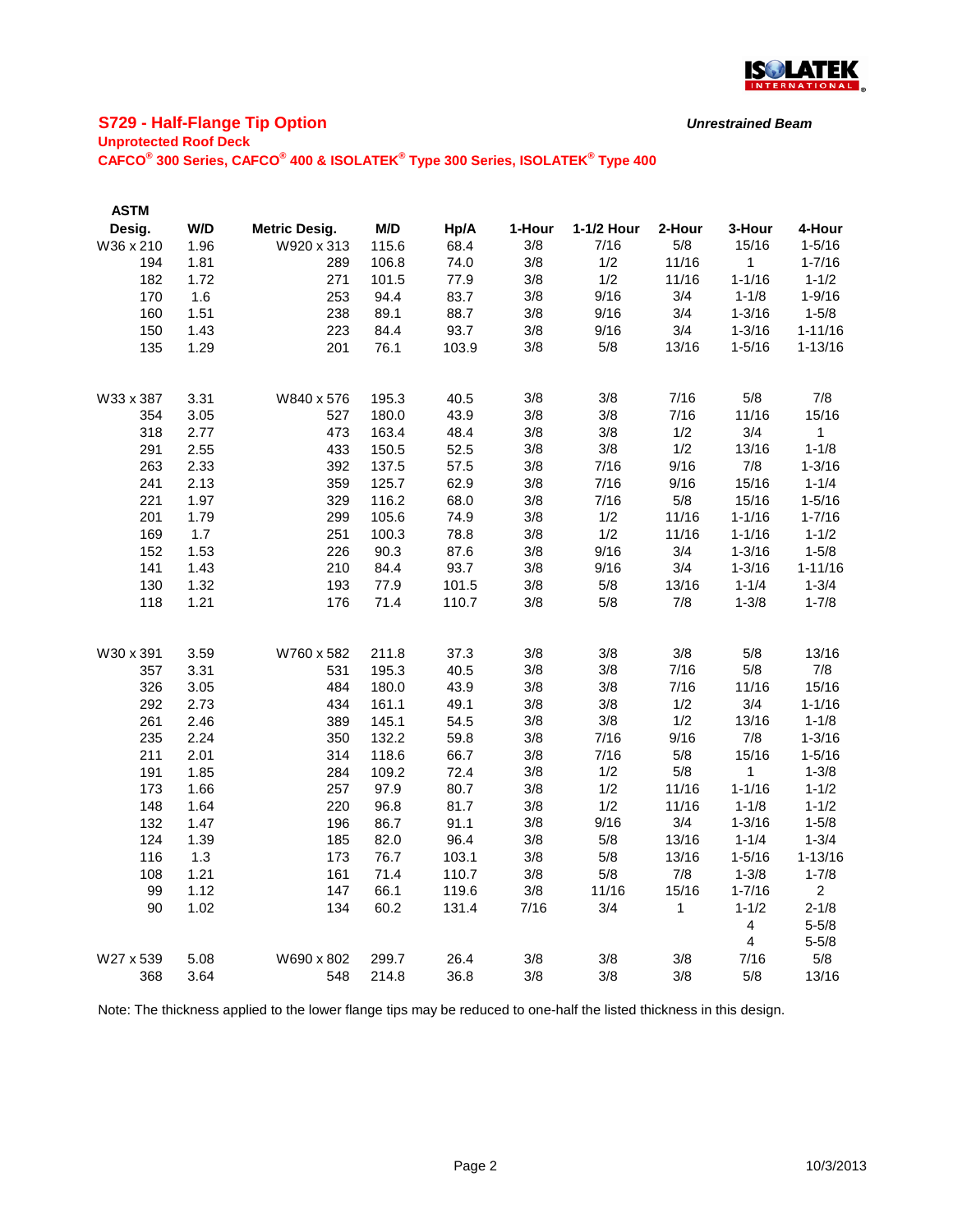

# **S729 - Half-Flange Tip Option**

### **Unprotected Roof Deck**

**CAFCO® 300 Series, CAFCO® 400 & ISOLATEK® Type 300 Series, ISOLATEK® Type 400**

| <b>ASTM</b> |      |                      |       |       |        |            |           |            |              |
|-------------|------|----------------------|-------|-------|--------|------------|-----------|------------|--------------|
| Desig.      | W/D  | <b>Metric Desig.</b> | M/D   | Hp/A  | 1-Hour | 1-1/2 Hour | 2-Hour    | 3-Hour     | 4-Hour       |
| W27 x 336   | 3.36 | W690 x 500           | 198.2 | 39.9  | 3/8    | 3/8        | 7/16      | 5/8        | 7/8          |
| 307         | 3.11 | 457                  | 183.5 | 43.1  | 3/8    | 3/8        | 7/16      | 11/16      | 15/16        |
| 281         | 2.86 | 418                  | 168.7 | 46.8  | 3/8    | 3/8        | 1/2       | 3/4        | 1            |
| 258         | 2.64 | 384                  | 155.8 | 50.8  | 3/8    | 3/8        | 1/2       | 3/4        | $1 - 1/16$   |
| 235         | 2.43 | 350                  | 143.4 | 55.1  | 3/8    | 3/8        | 9/16      | 13/16      | $1 - 1/8$    |
| 217         | 2.26 | 323                  | 133.3 | 59.3  | 3/8    | 7/16       | 9/16      | 7/8        | $1 - 3/16$   |
| 194         | 2.03 | 289                  | 119.8 | 66.0  | 3/8    | 7/16       | 5/8       | 15/16      | $1 - 5/16$   |
| 178         | 1.87 | 265                  | 110.3 | 71.6  | 3/8    | 1/2        | 5/8       | 1          | $1 - 3/8$    |
| 161         | 1.7  | 240                  | 100.3 | 78.8  | 3/8    | 1/2        | 11/16     | $1 - 1/16$ | $1 - 1/2$    |
| 146         | 1.55 | 217                  | 91.5  | 86.4  | 3/8    | 9/16       | 3/4       | $1 - 1/8$  | $1 - 5/8$    |
| 129         | 1.56 | 192                  | 92.0  | 85.9  | 3/8    | 9/16       | 3/4       | $1 - 1/8$  | $1 - 9/16$   |
| 114         | 1.39 | 170                  | 82.0  | 96.4  | 3/8    | 5/8        | 13/16     | $1 - 1/4$  | $1 - 3/4$    |
| 102         | 1.24 | 152                  | 73.2  | 108.1 | 3/8    | 5/8        | 7/8       | $1 - 5/16$ | $1 - 7/8$    |
| 94          | 1.15 | 140                  | 67.9  | 116.5 | 3/8    | 11/16      | 7/8       | $1 - 3/8$  | $1 - 15/16$  |
| 84          | 1.03 | 125                  | 60.8  | 130.1 | 7/16   | 11/16      | 15/16     | $1 - 1/2$  | $2 - 1/16$   |
| W24 x 370   | 3.98 | W610 x 551           | 234.8 | 33.7  | 3/8    | 3/8        | 3/8       | 9/16       | 3/4          |
| 335         | 3.66 | 498                  | 215.9 | 36.6  | 3/8    | 3/8        | 3/8       | 5/8        | 13/16        |
| 306         | 3.37 | 455                  | 198.8 | 39.8  | 3/8    | 3/8        | 7/16      | 5/8        | 7/8          |
| 279         | 3.11 | 415                  | 183.5 | 43.1  | 3/8    | 3/8        | 7/16      | 11/16      | 15/16        |
| 250         | 2.81 | 372                  | 165.8 | 47.7  | 3/8    | 3/8        | 1/2       | 3/4        | $\mathbf{1}$ |
| 229         | 2.6  | 341                  | 153.4 | 51.5  | 3/8    | 3/8        | 1/2       | 3/4        | $1 - 1/16$   |
| 207         | 2.36 | 307                  | 139.2 | 56.8  | 3/8    | 7/16       | 9/16      | 13/16      | $1 - 3/16$   |
| 192         | 2.2  | 285                  | 129.8 | 60.9  | 3/8    | 7/16       | 9/16      | 7/8        | $1 - 1/4$    |
| 176         | 2.03 | 262                  | 119.8 | 66.0  | 3/8    | 7/16       | 5/8       | 15/16      | $1 - 5/16$   |
| 162         | 1.88 | 241                  | 110.9 | 71.3  | 3/8    | 1/2        | 5/8       | 1          | $1 - 3/8$    |
| 146         | 1.7  | 217                  | 100.3 | 78.8  | 3/8    | 1/2        | 11/16     | $1 - 1/16$ | $1 - 1/2$    |
| 131         | 1.54 | 195                  | 90.9  | 87.0  | 3/8    | 9/16       | 3/4       | $1 - 1/8$  | $1 - 5/8$    |
| 117         | 1.38 | 174                  | 81.4  | 97.1  | 3/8    | 5/8        | 13/16     | $1 - 1/4$  | $1 - 3/4$    |
| 104         | 1.24 | 155                  | 73.2  | 108.1 | 3/8    | 5/8        | 7/8       | $1 - 5/16$ | $1 - 7/8$    |
| 103         | 1.4  | 153                  | 82.6  | 95.7  | 3/8    | 9/16       | 13/16     | $1 - 1/4$  | $1 - 11/16$  |
| 94          | 1.28 | 140                  | 75.5  | 104.7 | 3/8    | 5/8        | 13/16     | $1 - 5/16$ | $1 - 13/16$  |
| 84          | 1.15 | 125                  | 67.9  | 116.5 | 3/8    | 11/16      | 7/8       | $1 - 3/8$  | $1 - 15/16$  |
| 76          | 1.05 | 113                  | 62.0  | 127.6 | 7/16   | 11/16      | 15/16     | $1 - 1/2$  | $2 - 1/16$   |
| 68          | 0.94 | 101                  | 55.5  | 142.5 | 7/16   | 3/4        | 1         | $1 - 9/16$ | $2 - 3/16$   |
| 62          | 0.93 | 92                   | 54.9  | 144.1 | 7/16   | 3/4        | 1         | $1 - 5/8$  | $2 - 1/4$    |
| 55          | 0.82 | 82                   | 48.4  | 163.4 | 1/2    | 13/16      | $1 - 1/8$ | $1 - 3/4$  | $2 - 3/8$    |
| W21 x 201   | 2.5  | W530 x 300           | 147.5 | 53.6  | 3/8    | 3/8        | 1/2       | 13/16      | $1 - 1/8$    |
| 182         | 2.28 | 272                  | 134.5 | 58.8  | 3/8    | 7/16       | 9/16      | 7/8        | $1 - 3/16$   |

Note: The thickness applied to the lower flange tips may be reduced to one-half the listed thickness in this design.

*Unrestrained Beam*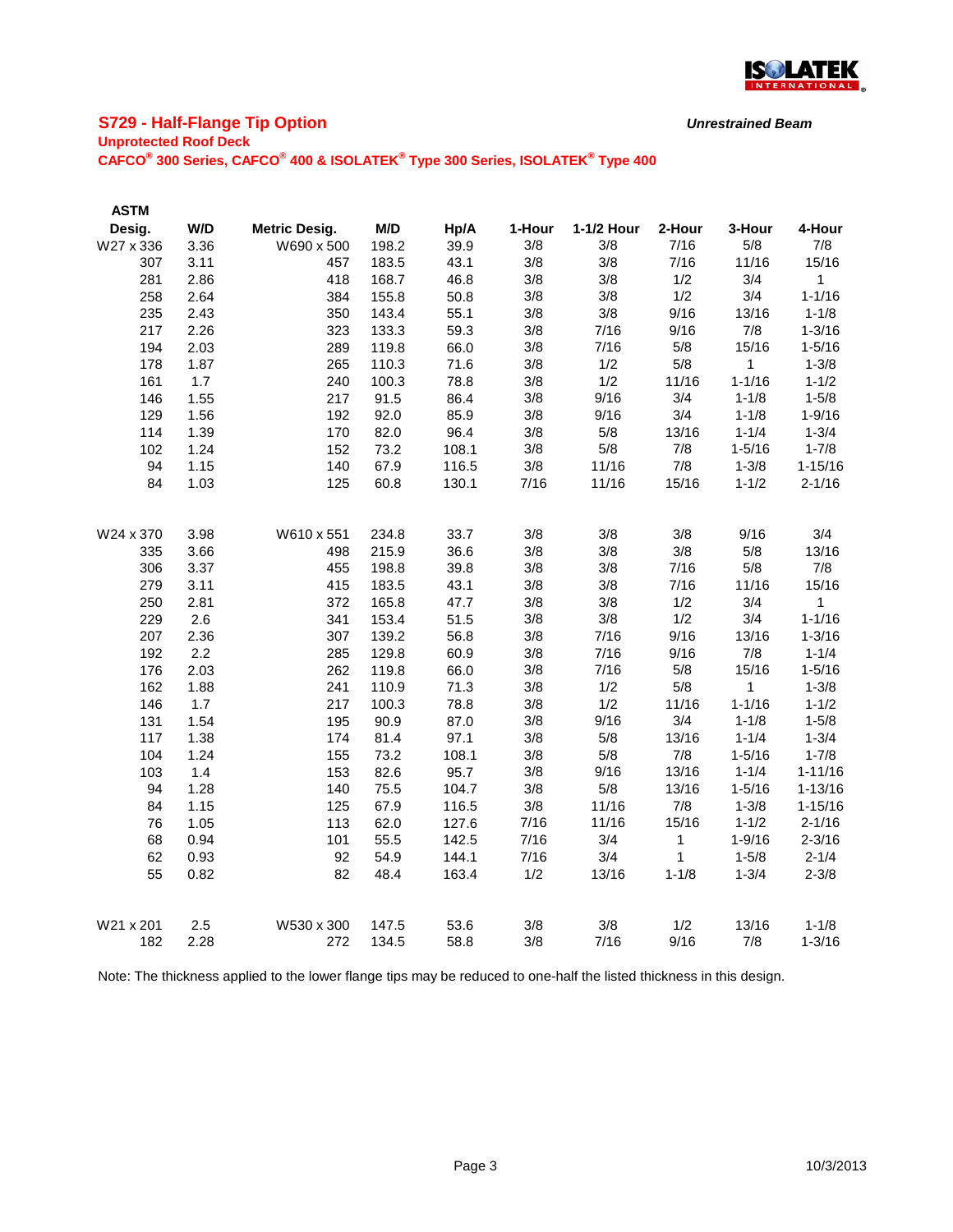

# **S729 - Half-Flange Tip Option**

#### **Unprotected Roof Deck**

**CAFCO® 300 Series, CAFCO® 400 & ISOLATEK® Type 300 Series, ISOLATEK® Type 400**

| <b>ASTM</b> |      |                      |       |       |        |            |              |             |                |
|-------------|------|----------------------|-------|-------|--------|------------|--------------|-------------|----------------|
| Desig.      | W/D  | <b>Metric Desig.</b> | M/D   | Hp/A  | 1-Hour | 1-1/2 Hour | 2-Hour       | 3-Hour      | 4-Hour         |
| W21 x 166   | 2.09 | W530 x 248           | 123.3 | 64.1  | 3/8    | 7/16       | 5/8          | 15/16       | $1 - 1/4$      |
| 147         | 1.87 | 219                  | 110.3 | 71.6  | 3/8    | 1/2        | 5/8          | 1           | $1 - 3/8$      |
| 132         | 1.68 | 196                  | 99.1  | 79.8  | 3/8    | 1/2        | 11/16        | $1 - 1/16$  | $1 - 1/2$      |
| 122         | 1.57 | 182                  | 92.6  | 85.3  | 3/8    | 9/16       | 3/4          | $1 - 1/8$   | $1 - 9/16$     |
| 111         | 1.43 | 165                  | 84.4  | 93.7  | 3/8    | 9/16       | 3/4          | $1 - 3/16$  | $1 - 11/16$    |
| 101         | 1.3  | 150                  | 76.7  | 103.1 | 3/8    | 5/8        | 13/16        | $1 - 5/16$  | $1 - 13/16$    |
| 93          | 1.4  | 138                  | 82.6  | 95.7  | 3/8    | 9/16       | 13/16        | $1 - 1/4$   | $1 - 11/16$    |
| 83          | 1.26 | 123                  | 74.3  | 106.3 | 3/8    | 5/8        | 7/8          | $1 - 5/16$  | $1 - 13/16$    |
| 73          | 1.11 | 109                  | 65.5  | 120.7 | 3/8    | 11/16      | 15/16        | $1 - 7/16$  | $\overline{2}$ |
| 68          | 1.04 | 101                  | 61.4  | 128.8 | 7/16   | 11/16      | 15/16        | $1 - 1/2$   | $2 - 1/16$     |
| 62          | 0.95 | 92                   | 56.1  | 141.0 | 7/16   | 3/4        | $\mathbf{1}$ | $1 - 9/16$  | $2 - 3/16$     |
| 57          | 0.95 | 85                   | 56.1  | 141.0 | 7/16   | 3/4        | $\mathbf{1}$ | $1 - 9/16$  | $2 - 3/16$     |
| 55          | 0.85 | 82                   | 50.2  | 157.6 | 1/2    | 13/16      | $1 - 1/16$   | $1 - 11/16$ | $2 - 3/8$      |
| 50          | 0.83 | 74                   | 49.0  | 161.4 | 1/2    | 13/16      | $1 - 1/8$    | $1 - 11/16$ | $2 - 3/8$      |
| 48          | 0.75 | 72                   | 44.3  | 178.6 | 1/2    | 7/8        | $1 - 3/16$   | $1 - 13/16$ | $2 - 1/2$      |
| 44          | 0.74 | 66                   | 43.7  | 181.1 | 1/2    | 7/8        | $1 - 3/16$   | $1 - 13/16$ | $2 - 9/16$     |
| W18 x 175   | 2.46 | W460 x 260           | 145.1 | 54.5  | 3/8    | 3/8        | 1/2          | 13/16       | $1 - 1/8$      |
| 158         | 2.24 | 235                  | 132.2 | 59.8  | 3/8    | 7/16       | 9/16         | 7/8         | $1 - 3/16$     |
| 143         | 2.05 | 213                  | 121.0 | 65.4  | 3/8    | 7/16       | 5/8          | 15/16       | $1 - 5/16$     |
| 130         | 1.88 | 193                  | 110.9 | 71.3  | 3/8    | 1/2        | 5/8          | 1           | $1 - 3/8$      |
| 119         | 1.72 | 177                  | 101.5 | 77.9  | 3/8    | 1/2        | 11/16        | $1 - 1/16$  | $1 - 1/2$      |
| 106         | 1.55 | 158                  | 91.5  | 86.4  | 3/8    | 9/16       | 3/4          | $1 - 1/8$   | $1 - 5/8$      |
| 97          | 1.42 | 144                  | 83.8  | 94.4  | 3/8    | 9/16       | 13/16        | $1 - 1/4$   | $1 - 11/16$    |
| 86          | 1.27 | 128                  | 74.9  | 105.5 | 3/8    | 5/8        | 7/8          | $1 - 5/16$  | $1 - 13/16$    |
| 76          | 1.13 | 113                  | 66.7  | 118.6 | 3/8    | 11/16      | 15/16        | $1 - 7/16$  | $\overline{2}$ |
| 71          | 1.22 | 106                  | 72.0  | 109.8 | 3/8    | 5/8        | 7/8          | $1 - 3/8$   | $1 - 7/8$      |
| 65          | 1.13 | 97                   | 66.7  | 118.6 | 3/8    | 11/16      | 15/16        | $1 - 7/16$  | $\overline{2}$ |
| 60          | 1.04 | 89                   | 61.4  | 128.8 | 7/16   | 11/16      | 15/16        | $1 - 1/2$   | $2 - 1/16$     |
| 55          | 0.96 | 82                   | 56.6  | 139.6 | 7/16   | 3/4        | 1            | $1 - 9/16$  | $2 - 3/16$     |
| 50          | 0.88 | 74                   | 51.9  | 152.3 | 7/16   | 13/16      | $1 - 1/16$   | $1 - 5/8$   | $2 - 5/16$     |
| 46          | 0.87 | 68                   | 51.3  | 154.0 | 7/16   | 13/16      | $1 - 1/16$   | $1 - 11/16$ | $2 - 5/16$     |
| 40          | 0.76 | 60                   | 44.8  | 176.3 | 1/2    | 7/8        | $1 - 1/8$    | $1 - 13/16$ | $2 - 1/2$      |
| 35          | 0.67 | 52                   | 39.5  | 200.0 | 9/16   | 15/16      | $1 - 1/4$    | $1 - 15/16$ | $2 - 11/16$    |
| W16 x 100   | 1.59 | W410 x 149           | 93.8  | 84.3  | 3/8    | 9/16       | 3/4          | $1 - 1/8$   | $1 - 9/16$     |
| 89          | 1.43 | 132                  | 84.4  | 93.7  | 3/8    | 9/16       | 3/4          | $1 - 3/16$  | $1 - 11/16$    |
| 77          | 1.25 | 114                  | 73.8  | 107.2 | 3/8    | 5/8        | 7/8          | $1 - 5/16$  | $1 - 7/8$      |
| 67          | 1.09 | 100                  | 64.3  | 122.9 | 7/16   | 11/16      | 15/16        | $1 - 7/16$  | $\overline{c}$ |
| 57          | 1.09 | 85                   | 64.3  | 122.9 | 7/16   | 11/16      | 15/16        | $1 - 7/16$  | $\overline{2}$ |
| 50          | 0.96 | 74                   | 56.6  | 139.6 | 7/16   | 3/4        | $\mathbf{1}$ | $1 - 9/16$  | $2 - 3/16$     |
| 45          | 0.87 | 67                   | 51.3  | 154.0 | 7/16   | 13/16      | $1 - 1/16$   | $1 - 11/16$ | $2 - 5/16$     |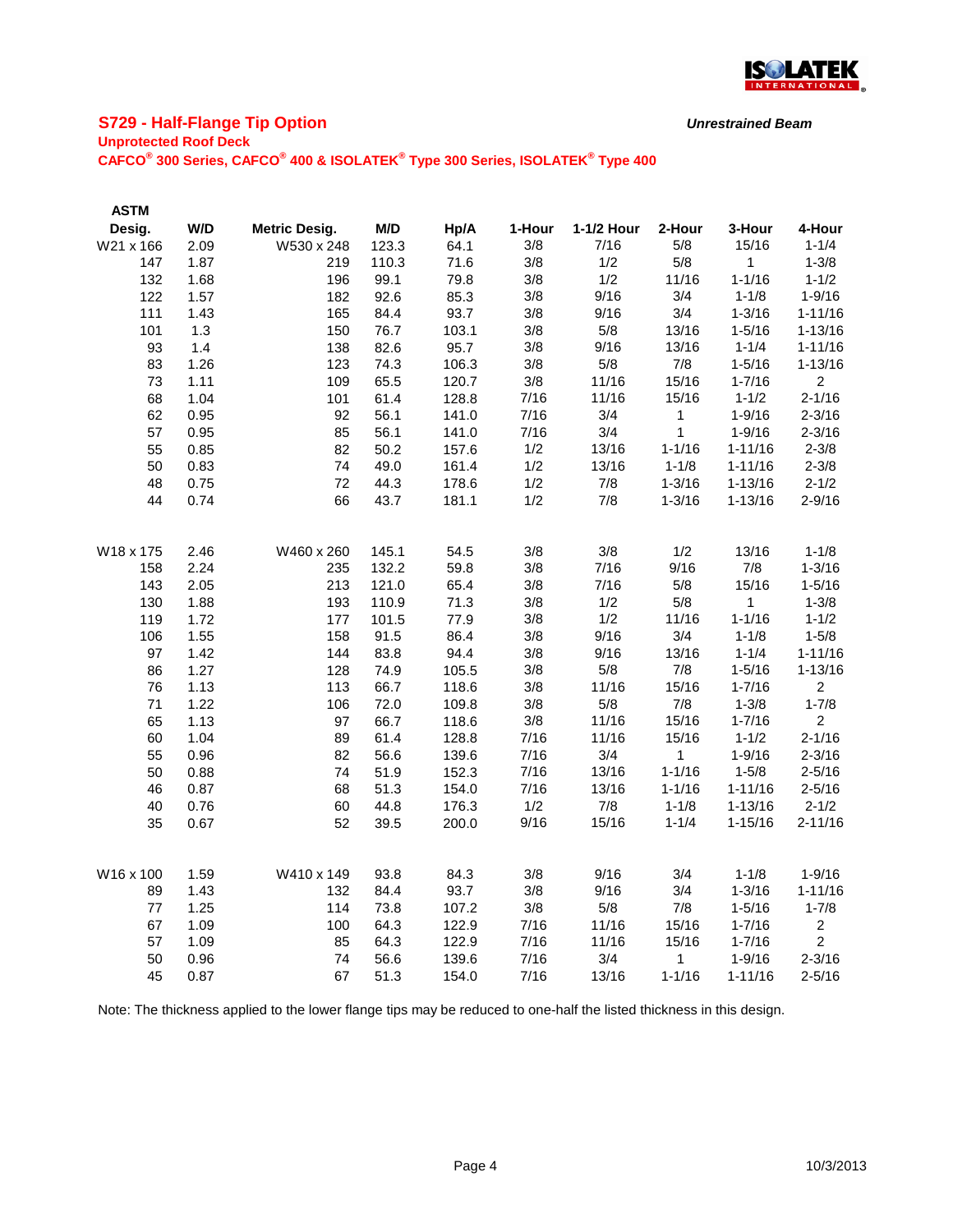

# **S729 - Half-Flange Tip Option**

### **Unprotected Roof Deck**

**CAFCO® 300 Series, CAFCO® 400 & ISOLATEK® Type 300 Series, ISOLATEK® Type 400**

| <b>ASTM</b> |      |                      |       |       |        |              |            |                |                |
|-------------|------|----------------------|-------|-------|--------|--------------|------------|----------------|----------------|
| Desig.      | W/D  | <b>Metric Desig.</b> | M/D   | Hp/A  | 1-Hour | 1-1/2 Hour   | 2-Hour     | 3-Hour         | 4-Hour         |
| W16 x 40    | 0.78 | W410 x 60            | 46.0  | 171.8 | 1/2    | 13/16        | $1 - 1/8$  | $1 - 3/4$      | $2 - 7/16$     |
| 36          | 0.7  | 53                   | 41.3  | 191.4 | 1/2    | 7/8          | $1 - 3/16$ | $1 - 7/8$      | $2 - 5/8$      |
| 31          | 0.66 | 46                   | 38.9  | 203.0 | 9/16   | 15/16        | $1 - 1/4$  | $1 - 15/16$    | $2 - 11/16$    |
| 26          | 0.55 | 39                   | 32.5  | 243.6 | 9/16   | 1            | $1 - 3/8$  | $2 - 1/8$      | $2 - 15/16$    |
| W14 x 808   | 8.75 | W360 x 1202          | 516.3 | 15.3  | 3/8    | 3/8          | 3/8        | 3/8            | 3/8            |
| 730         | 8.08 | 1086                 | 476.7 | 16.6  | 3/8    | 3/8          | 3/8        | 3/8            | 7/16           |
| 665         | 7.49 | 990                  | 441.9 | 17.9  | 3/8    | 3/8          | 3/8        | 3/8            | 7/16           |
| 605         | 6.96 | 900                  | 410.6 | 19.3  | 3/8    | 3/8          | 3/8        | 3/8            | 1/2            |
| 550         | 6.43 | 818                  | 379.4 | 20.8  | 3/8    | 3/8          | 3/8        | 3/8            | 1/2            |
| 500         | 5.95 | 744                  | 351.1 | 22.5  | 3/8    | 3/8          | 3/8        | 3/8            | 9/16           |
| 455         | 5.53 | 677                  | 326.3 | 24.2  | 3/8    | 3/8          | 3/8        | 7/16           | 9/16           |
| 426         | 5.21 | 634                  | 307.4 | 25.7  | 3/8    | 3/8          | 3/8        | 7/16           | 5/8            |
| 398         | 4.93 | 592                  | 290.9 | 27.2  | 3/8    | 3/8          | 3/8        | 7/16           | $5/8$          |
| 370         | 4.63 | 551                  | 273.2 | 28.9  | 3/8    | 3/8          | 3/8        | 1/2            | 11/16          |
| 342         | 4.32 | 509                  | 254.9 | 31.0  | 3/8    | 3/8          | 3/8        | 1/2            | 11/16          |
| 311         | 3.98 | 463                  | 234.8 | 33.7  | 3/8    | 3/8          | 3/8        | 9/16           | 3/4            |
| 283         | 3.66 | 421                  | 215.9 | 36.6  | 3/8    | 3/8          | 3/8        | 5/8            | 13/16          |
| 257         | 3.36 | 382                  | 198.2 | 39.9  | 3/8    | 3/8          | 7/16       | 5/8            | 7/8            |
| 233         | 3.08 | 347                  | 181.7 | 43.5  | 3/8    | 3/8          | 7/16       | 11/16          | 15/16          |
| 211         | 2.81 | 314                  | 165.8 | 47.7  | 3/8    | 3/8          | 1/2        | 3/4            | 1              |
| 193         | 2.6  | 287                  | 153.4 | 51.5  | 3/8    | 3/8          | 1/2        | 3/4            | $1 - 1/16$     |
| 176         | 2.38 | 262                  | 140.4 | 56.3  | 3/8    | 7/16         | 9/16       | 13/16          | $1 - 3/16$     |
| 159         | 2.16 | 237                  | 127.4 | 62.0  | 3/8    | 7/16         | 9/16       | 7/8            | $1 - 1/4$      |
| 145         | 1.99 | 216                  | 117.4 | 67.3  | 3/8    | 7/16         | 5/8        | 15/16          | $1 - 5/16$     |
| 132         | 1.89 | 196                  | 111.5 | 70.9  | 3/8    | 1/2          | 5/8        | $\mathbf{1}$   | $1 - 3/8$      |
| 120         | 1.71 | 179                  | 100.9 | 78.4  | 3/8    | 1/2          | 11/16      | $1 - 1/16$     | $1 - 1/2$      |
| 109         | 1.57 | 162                  | 92.6  | 85.3  | 3/8    | 9/16         | 3/4        | $1 - 1/8$      | $1 - 9/16$     |
| 99          | 1.43 | 147                  | 84.4  | 93.7  | 3/8    | 9/16         | 3/4        | $1 - 3/16$     | $1 - 11/16$    |
| 90          | 1.31 | 134                  | 77.3  | 102.3 | 3/8    | 5/8          | 13/16      | $1 - 5/16$     | $1 - 13/16$    |
| 82          | 1.45 | 122                  | 85.6  | 92.4  | 3/8    | 9/16         | 3/4        | $1 - 3/16$     | $1 - 11/16$    |
| 74          | 1.32 | 110                  | 77.9  | 101.5 | 3/8    | 5/8          | 13/16      | $1 - 1/4$      | $1 - 3/4$      |
| 68          | 1.22 | 101                  | 72.0  | 109.8 | 3/8    | 5/8          | 7/8        | $1 - 3/8$      | $1 - 7/8$      |
| 61          | 1.1  | 91                   | 64.9  | 121.8 | 7/16   | 11/16        | 15/16      | $1 - 7/16$     | $\overline{2}$ |
| 53          | 1.06 | 79                   | 62.5  | 126.4 | 7/16   | 11/16        | 15/16      | $1 - 1/2$      | $2 - 1/16$     |
| 48          | 0.97 | 72                   | 57.2  | 138.1 | 7/16   | 3/4          | 1          | $1 - 9/16$     | $2 - 3/16$     |
| 43          | 0.87 | 64                   | 51.3  | 154.0 | 7/16   | 13/16        | $1 - 1/16$ | $1 - 11/16$    | $2 - 5/16$     |
| 38          | 0.8  | 57                   | 47.2  | 167.5 | 1/2    | 13/16        | $1 - 1/8$  | $1 - 3/4$      | $2 - 7/16$     |
| 34          | 0.72 | 51                   | 42.5  | 186.1 | 1/2    | 7/8          | $1 - 3/16$ | $1 - 7/8$      | $2 - 9/16$     |
| 30          | 0.64 | 45                   | 37.8  | 209.3 | 9/16   | 15/16        | $1 - 1/4$  | $1 - 15/16$    | $2 - 3/4$      |
| 26          | 0.62 | 39                   | 36.6  | 216.1 | 9/16   | 15/16        | $1 - 1/4$  | $\overline{2}$ | $2 - 13/16$    |
| 22          | 0.53 | 33                   | 31.3  | 252.8 | 5/8    | $\mathbf{1}$ | $1 - 3/8$  | $2 - 1/8$      | 3              |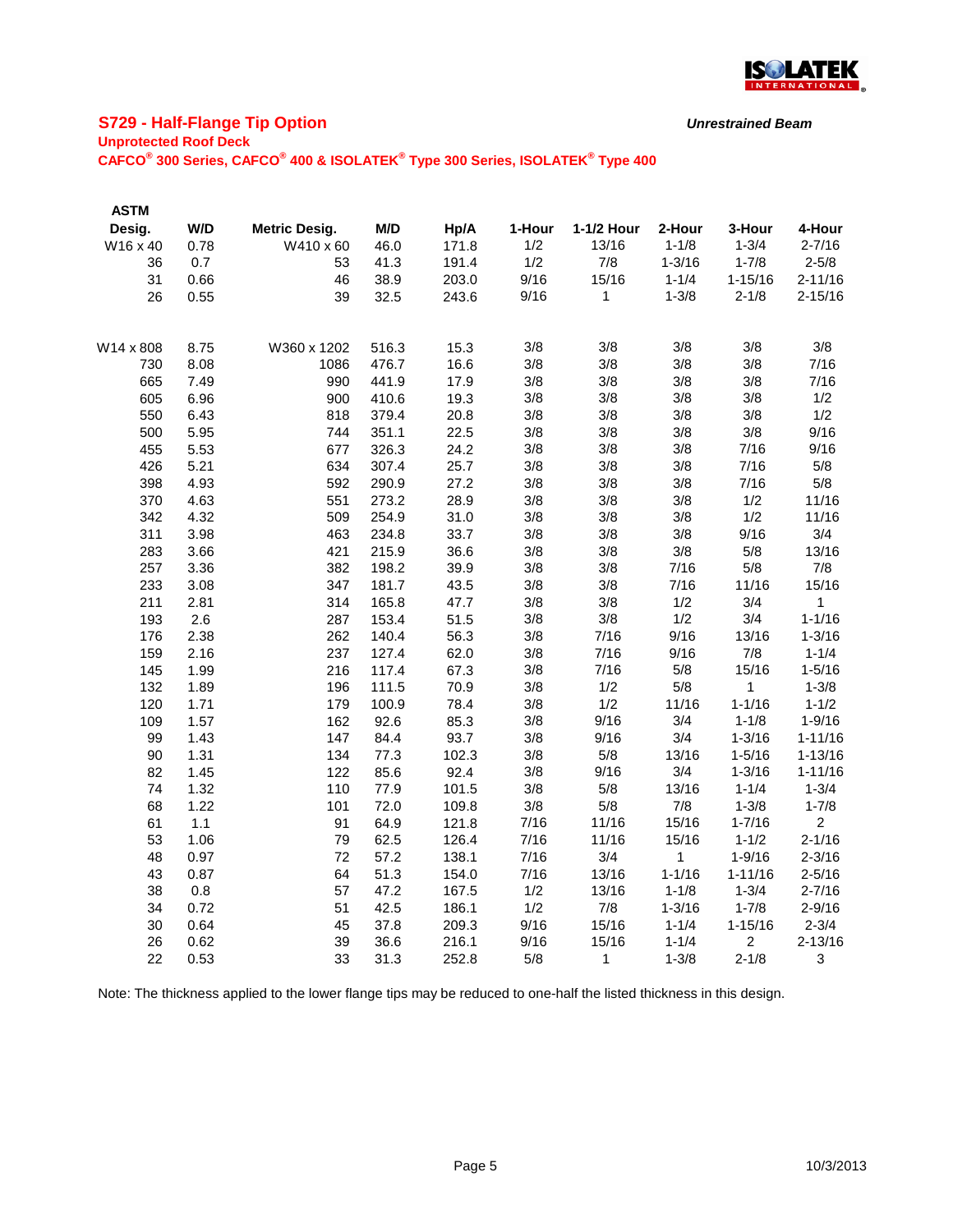

# **S729 - Half-Flange Tip Option**

#### **Unprotected Roof Deck**

**CAFCO® 300 Series, CAFCO® 400 & ISOLATEK® Type 300 Series, ISOLATEK® Type 400**

| <b>ASTM</b> |                |                      |       |       |        |            |              |                |                |
|-------------|----------------|----------------------|-------|-------|--------|------------|--------------|----------------|----------------|
| Desig.      | W/D            | <b>Metric Desig.</b> | M/D   | Hp/A  | 1-Hour | 1-1/2 Hour | 2-Hour       | 3-Hour         | 4-Hour         |
| W12 x 336   | 4.85           | W310 x 500           | 286.2 | 27.6  | 3/8    | 3/8        | 3/8          | 1/2            | 5/8            |
| 305         | 4.49           | 454                  | 264.9 | 29.8  | 3/8    | 3/8        | 3/8          | 1/2            | 11/16          |
| 279         | 4.19           | 415                  | 247.2 | 32.0  | 3/8    | 3/8        | 3/8          | 9/16           | 3/4            |
| 252         | 3.84           | 375                  | 226.6 | 34.9  | 3/8    | 3/8        | 3/8          | 9/16           | 13/16          |
| 230         | 3.55           | 342                  | 209.5 | 37.7  | 3/8    | 3/8        | $3/8$        | 5/8            | 13/16          |
| 210         | 3.27           | 313                  | 192.9 | 41.0  | 3/8    | 3/8        | 7/16         | 5/8            | 7/8            |
| 190         | 3 <sup>1</sup> | 283                  | 177.0 | 44.7  | 3/8    | 3/8        | 7/16         | 11/16          | 15/16          |
| 170         | 2.72           | 253                  | 160.5 | 49.3  | 3/8    | 3/8        | 1/2          | 3/4            | $1 - 1/16$     |
| 152         | 2.45           | 225                  | 144.6 | 54.7  | 3/8    | 3/8        | 1/2          | 13/16          | $1 - 1/8$      |
| 136         | 2.23           | 202                  | 131.6 | 60.1  | 3/8    | 7/16       | 9/16         | 7/8            | $1 - 3/16$     |
| 120         | 1.99           | 179                  | 117.4 | 67.3  | 3/8    | 7/16       | 5/8          | 15/16          | $1 - 5/16$     |
| 106         | 1.77           | 158                  | 104.4 | 75.7  | 3/8    | 1/2        | 11/16        | $1 - 1/16$     | $1 - 7/16$     |
| 96          | 1.61           | 143                  | 95.0  | 83.2  | 3/8    | 9/16       | 3/4          | $1 - 1/8$      | $1 - 9/16$     |
| 87          | 1.47           | 129                  | 86.7  | 91.1  | 3/8    | 9/16       | 3/4          | $1 - 3/16$     | $1 - 5/8$      |
| 79          | 1.34           | 117                  | 79.1  | 100.0 | 3/8    | 5/8        | 13/16        | $1 - 1/4$      | $1 - 3/4$      |
| 72          | 1.23           | 107                  | 72.6  | 108.9 | 3/8    | 5/8        | 7/8          | $1 - 5/16$     | $1 - 7/8$      |
| 65          | 1.11           | 97                   | 65.5  | 120.7 | 3/8    | 11/16      | 15/16        | $1 - 7/16$     | $\overline{2}$ |
| 58          | 1.1            | 86                   | 64.9  | 121.8 | 7/16   | 11/16      | 15/16        | $1 - 7/16$     | $\overline{2}$ |
| 53          | 1.02           | 79                   | 60.2  | 131.4 | 7/16   | 3/4        | $\mathbf{1}$ | $1 - 1/2$      | $2 - 1/8$      |
| 50          | 1.06           | 74                   | 62.5  | 126.4 | 7/16   | 11/16      | 15/16        | $1 - 1/2$      | $2 - 1/16$     |
| 45          | 0.97           | 67                   | 57.2  | 138.1 | 7/16   | 3/4        | $\mathbf{1}$ | $1 - 9/16$     | $2 - 3/16$     |
| 40          | 0.86           | 60                   | 50.7  | 155.8 | 1/2    | 13/16      | $1 - 1/16$   | $1 - 11/16$    | $2 - 5/16$     |
| 35          | 0.81           | 52                   | 47.8  | 165.4 | 1/2    | 13/16      | $1 - 1/8$    | $1 - 3/4$      | $2 - 7/16$     |
| 30          | 0.69           | 45                   | 40.7  | 194.2 | 1/2    | 7/8        | $1 - 3/16$   | $1 - 7/8$      | $2 - 5/8$      |
| 26          | 0.61           | 39                   | 36.0  | 219.6 | 9/16   | 15/16      | $1 - 5/16$   | $\overline{2}$ | $2 - 13/16$    |
| 22          | 0.62           | 33                   | 36.6  | 216.1 | 9/16   | 15/16      | $1 - 1/4$    | $\overline{2}$ | $2 - 13/16$    |
| 19          | 0.54           | 28                   | 31.9  | 248.1 | 9/16   | 1          | $1 - 3/8$    | $2 - 1/8$      | $\mathbf{3}$   |
| 16          | 0.45           | 24                   | 26.6  | 297.7 | 5/8    | $1 - 1/8$  | $1 - 1/2$    | $2 - 5/16$     | $3 - 1/4$      |
| 14          | 0.4            | 21                   | 23.6  | 335.0 | 11/16  | $1 - 1/8$  | $1 - 9/16$   | $2 - 7/16$     | $3 - 3/8$      |
| W10 x 112   | 2.17           | W250 x 167           | 128.0 | 61.7  | 3/8    | 7/16       | 9/16         | 7/8            | $1 - 1/4$      |
| 100         | 1.97           | 149                  | 116.2 | 68.0  | 3/8    | 7/16       | 5/8          | 15/16          | $1 - 5/16$     |
| 88          | 1.74           | 131                  | 102.7 | 77.0  | 3/8    | 1/2        | 11/16        | $1 - 1/16$     | $1 - 7/16$     |
| 77          | 1.54           | 115                  | 90.9  | 87.0  | 3/8    | 9/16       | 3/4          | $1 - 1/8$      | $1 - 5/8$      |
| 68          | 1.38           | 101                  | 81.4  | 97.1  | 3/8    | 5/8        | 13/16        | $1 - 1/4$      | $1 - 3/4$      |
| 60          | 1.22           | 89                   | 72.0  | 109.8 | 3/8    | 5/8        | 7/8          | $1 - 3/8$      | $1 - 7/8$      |
| 54          | 1.11           | 80                   | 65.5  | 120.7 | 3/8    | 11/16      | 15/16        | $1 - 7/16$     | $\overline{2}$ |
| 49          | 1.01           | 73                   | 59.6  | 132.7 | 7/16   | 3/4        | $\mathbf{1}$ | $1 - 1/2$      | $2 - 1/8$      |
| 45          | 1.06           | 67                   | 62.5  | 126.4 | 7/16   | 11/16      | 15/16        | $1 - 1/2$      | $2 - 1/16$     |
| 39          | 0.92           | 58                   | 54.3  | 145.6 | 7/16   | 3/4        | 1            | $1 - 5/8$      | $2 - 1/4$      |
| 33          | 0.78           | 49                   | 46.0  | 171.8 | 1/2    | 13/16      | $1 - 1/8$    | $1 - 3/4$      | $2 - 7/16$     |
| 30          | 0.8            | 45                   | 47.2  | 167.5 | 1/2    | 13/16      | $1 - 1/8$    | $1 - 3/4$      | $2 - 7/16$     |